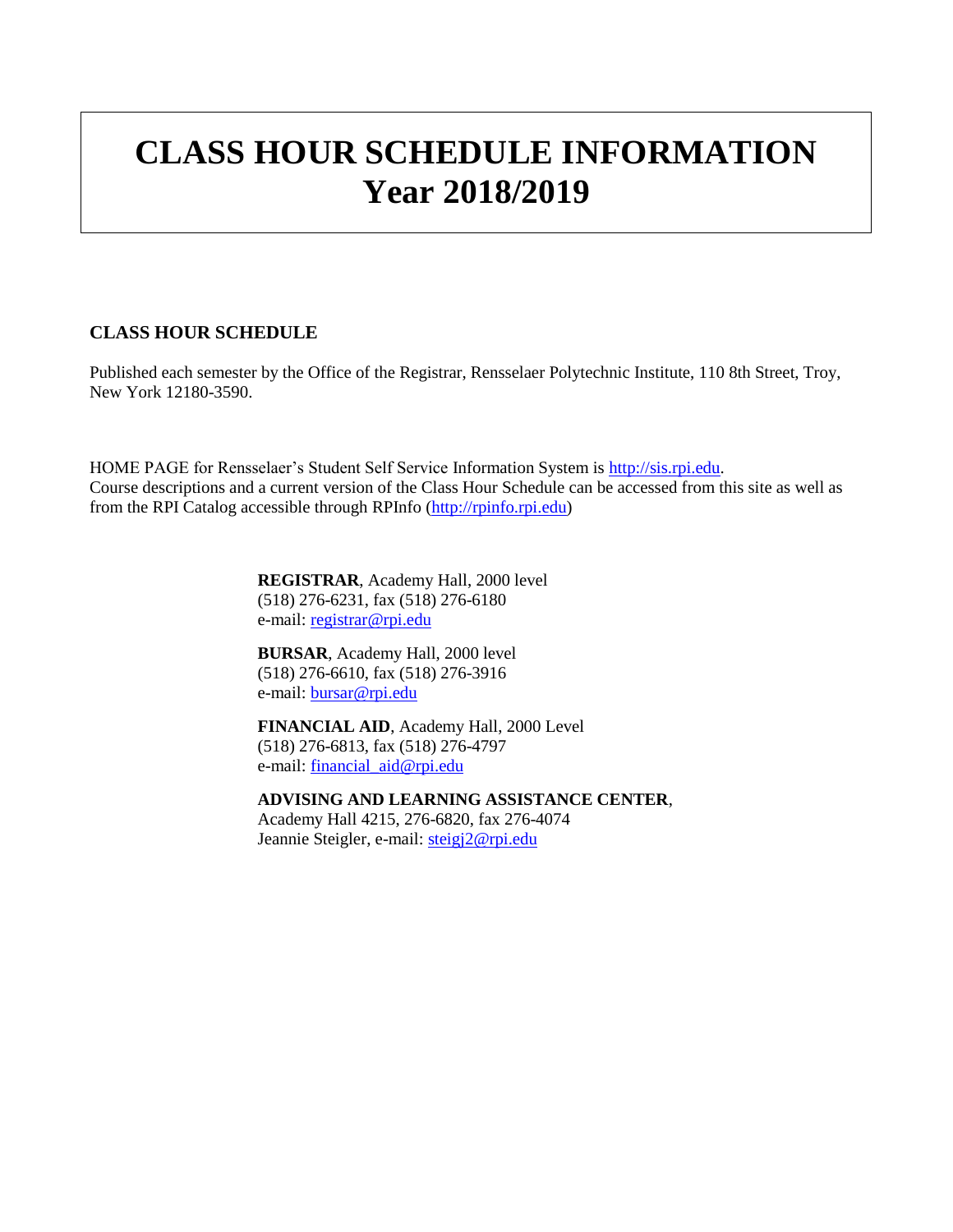# **FAMILY EDUCATIONAL RIGHTS AND PRIVACY ACT**

Rensselaer Polytechnic Institute complies with the Family Educational Rights and Privacy Act of 1974 (Section 438 of the General Education Provisions Act, Title IV of Public Law 90-247), as amended. This Act provides that students attending any post-secondary educational institution which receives federal funds are entitled to access to their education records kept by the institution in order to inspect and review those records. Students are entitled to petition the Institute for the amendment or correction of any information in their education records which they feel is inaccurate, misleading, or otherwise in violation of their privacy or other rights. Guidelines are also provided for the conduct of informal and formal hearings at which a student may present evidence that the records are inaccurate or misleading and seek to have them amended or corrected. Rensselaer also intends to comply fully with provisions of the act which limit the disclosure of certain information contained in students' education records to the following circumstances:

- with the student's prior written consent;
- as an item of directory information\* (as defined in the Institute's compliance policies) which the student has not refused to permit the Institute to disclose;
- under the provisions of the Act which allow a university to disclose information without the student's prior written consent (see the Institute's compliance policies).

Directory Information: The Institute intends to make certain "directory information" available for public use. This would be in connection with publicity of athletic events, honors, etc. The following constitutes directory information: the student's name, address, photographs, telephone number, e-mail, date and place of birth, major field of study, academic load, participation in officially recognized activities and sports, weight and height of members of athletic teams, dates of attendance, degrees, honors and awards received, class year in school, and most recent previous educational agency or institution attended. A student who does not wish any of this information to be released for a given semester should notify the Registrar in writing by the end of the second week of classes. Directory information is published in various forms during the year and Rensselaer can withhold information only in those cases where written requests are received in accordance with the above-mentioned guidelines. Students must fill out a request to prevent disclosure of directory information for each semester they wish to withhold such information.

Copies of Rensselaer Polytechnic Institute's complete Statement of Policy and Procedures in Compliance with the Family Educational Rights and Privacy Act may be obtained upon request from the Office of the Registrar. Any student who believes, after seeking correction through the internal grievance procedures specified in Rensselaer's policy statement that the Institute has failed to comply with the provisions of this Act, has the right to file a written complaint with the Family Policy Compliance Office, US Department of Education,400 Maryland Ave, SW, Washington, D.C. 20202.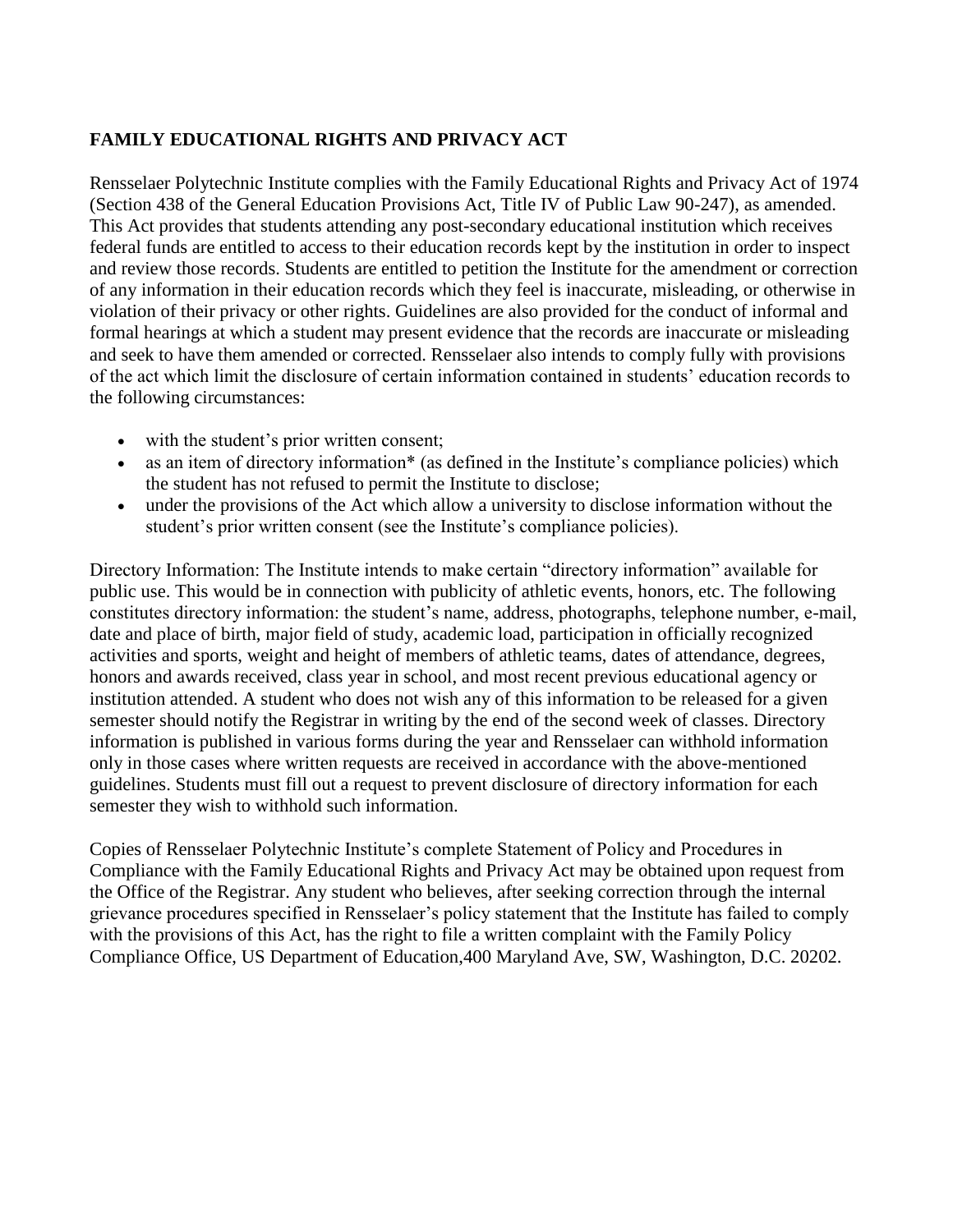# **WELCOME TO 2018/2019 REGISTRATION**

### **RENSSELAER SUMMER TERM DATES**

Rensselaer has a full summer term (labeled "Summer I") that will run from May through August. We also offer two half sessions as well. Below are the dates:

**Summer Session I May 20 through August 16 Summer Session II May 20 through June 28 Summer Session III July 8 through August 16**

### **SUMMER PROJECT, THESIS, DISSERTATION, PRACTICUM COURSES**

No forms are required, you may register on-line. You will be registering for Summer session I only.

#### **SUMMER ADDS AND DROPS**

For Summer Session I (full summer), you have two weeks to add a course and eight weeks to drop a course, just as in the Fall and Spring semesters. Add and drop over the Web. For Summer Sessions II and III (half summer terms), you have one week to add and three weeks to drop. The actual deadline dates are included in the calendar at the right.

#### **FALL 2018 HALF - TERM COURSES**

The Fall course listing includes some 7 week (halfterm) courses. You may register for these over the Web. For these courses, you have one week to add and three weeks to drop. The add and drop dates for days for the half semester courses appear below. These dates apply to all seven week courses that fall within the first or second half-term, regardless of the actual date that the course begins. Any student who needs to add or drop a course beyond these deadlines must have the permission of the Advising & Learning Assistance Center.

# **FALL 2018 HALF -TERM COURSES ADD & DROP**

### **First Half - Term**

 September 11 Last day to add courses or sections September 20 Last day to drop courses or sections **Second Half - Term**

 November 5 Last day to add courses or sections November 12 Last day to drop courses or sections

#### **IMPORTANT SUMMER 2019 DATES**

| <b>Summer 2019 Session I</b> (full summer)               |  |  |  |  |  |  |
|----------------------------------------------------------|--|--|--|--|--|--|
| May 20 Classes begin.                                    |  |  |  |  |  |  |
| June 3 Last day to add courses or sections.              |  |  |  |  |  |  |
| June 21 Financial drop deadline*does not apply to        |  |  |  |  |  |  |
| The Arch.                                                |  |  |  |  |  |  |
| July 19 Last day to drop courses or sections.            |  |  |  |  |  |  |
| Aug 16 Last day of classes                               |  |  |  |  |  |  |
| <b>Summer 2019 Session II</b> (first half of the summer) |  |  |  |  |  |  |
| May 20 Classes begin.                                    |  |  |  |  |  |  |
| May 24 Last day to add courses or sections.              |  |  |  |  |  |  |
| June 3 Financial drop deadline*does not apply to         |  |  |  |  |  |  |
| The Arch                                                 |  |  |  |  |  |  |
| June 10 Last day to drop courses or sections.            |  |  |  |  |  |  |
| June 28 Last day of classes                              |  |  |  |  |  |  |
| <b>Summer 2019 Session III</b> (second half of the       |  |  |  |  |  |  |
| summer)                                                  |  |  |  |  |  |  |
| July 8 Classes begin.                                    |  |  |  |  |  |  |
| July 12 Last day to add courses or sections.             |  |  |  |  |  |  |
| July 19 Financial drop deadline*does not apply to        |  |  |  |  |  |  |
| The Arch                                                 |  |  |  |  |  |  |
| July 26 Last day to drop courses or sections.            |  |  |  |  |  |  |
| Aug 16 Last day of classes                               |  |  |  |  |  |  |
|                                                          |  |  |  |  |  |  |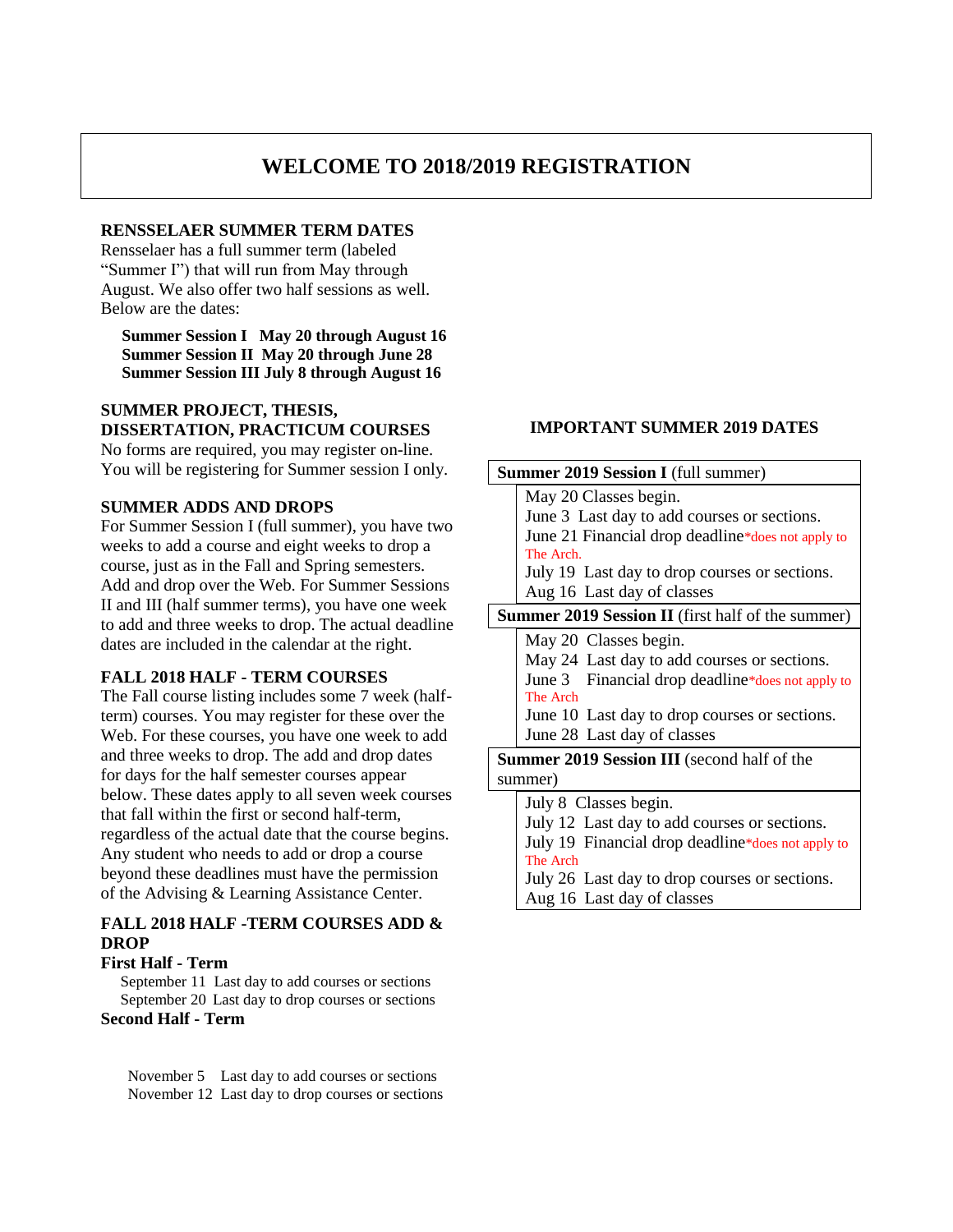#### **SCHOOL OMBUDSPERSONS**

**Architecture**, David Bell, Greene 209, 276-6862, fax 276-3034, [belld@rpi.edu](mailto:belld@rpi.edu)

**Engineering,** Matthew Oehlschlaeger, Dean's office, JEC 3018 276-6620, fax 276-4860

**Humanities & Social Sciences,** Dean's Office, Sage 5304

**Management & Technology**, Margaret McDermott, 276-3974, fax 276-8661, [mcderm3@rpi.edu](mailto:mcderm3@rpi.edu)

**Science,** Deans Office, JRSC 1C05 276-6305, fax 276-2825

**Graduate Education,** Dennis Gornic, 276-6488, fax 276-2256, [gornid@rpi.edu](mailto:gornid@rpi.edu)

#### **H&SS COURSES**

Courses in these subject areas count as Humanities courses:

| <b>ARTS</b> | Arts                                      |
|-------------|-------------------------------------------|
| <b>COMM</b> | Communication                             |
| <b>IHSS</b> | Interdisciplinary H&SS                    |
| <b>LANG</b> | Foreign Languages and Literature          |
| <b>LITR</b> | Literature                                |
| PHIL        | Philosophy                                |
| <b>STSH</b> | Science & Technology Studies (Humanities) |
| <b>WRIT</b> | Writing                                   |
|             |                                           |

Courses in these subject areas count as SOCIAL SCIENCE courses:

| <b>ECON</b> | Economics                                      |
|-------------|------------------------------------------------|
| COGS        | Cognitive Science                              |
| *IHSS       | Interdisciplinary H&SS                         |
| PSYC        | Psychology                                     |
| STSS        | Science & Technology Studies (Social Sciences) |

\* IHSS may count as either Humanities or Social Science Courses

# **COMMUNICATION INTENSIVE COURSES**

Every student is required to successfully meet a communication intensive requirement.

Detailed information, including a listing of courses which fulfill the requirement, can be found at the Registrar's web page at: <http://registrar.rpi.edu/update.do?artcenterkey=208>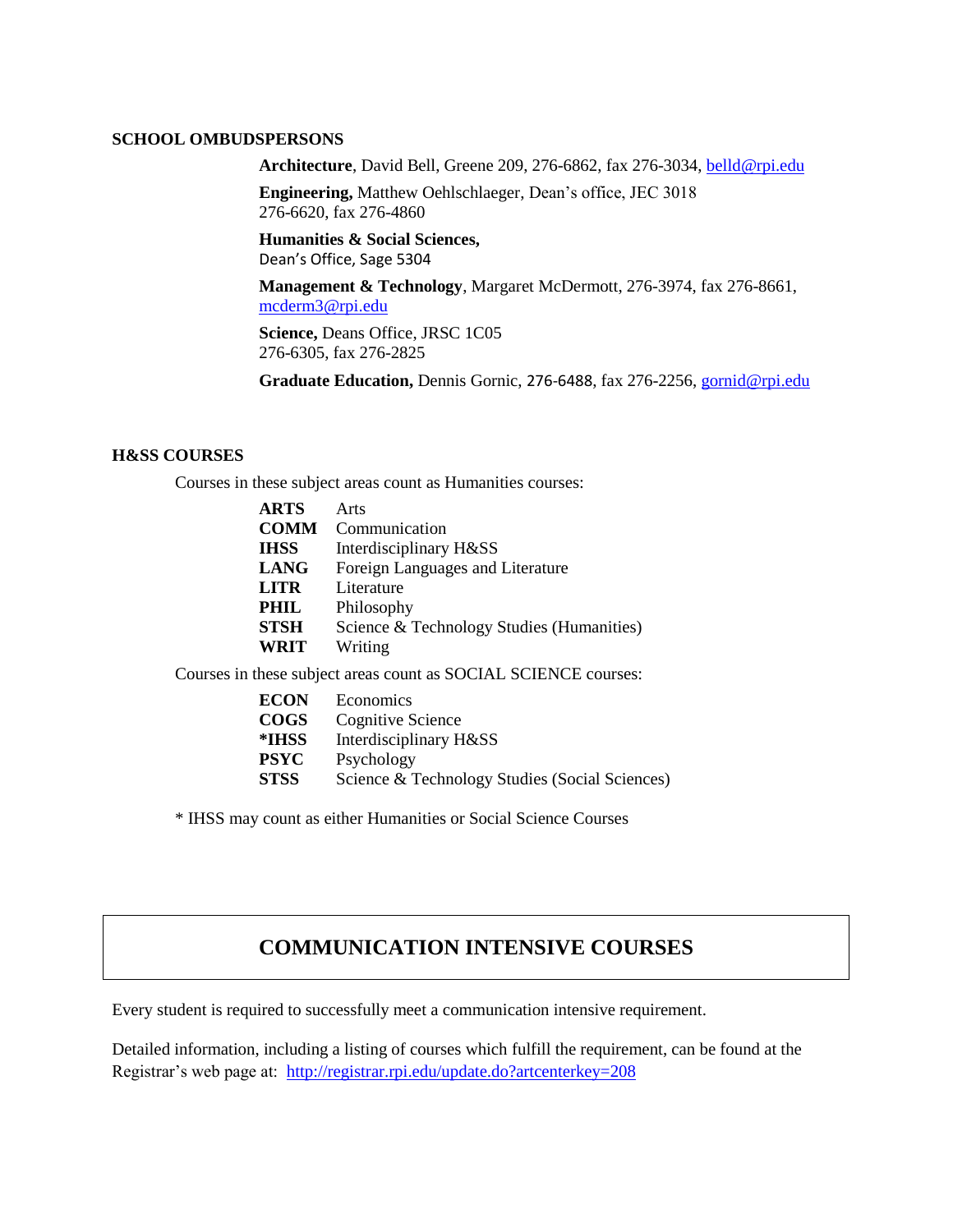# **TAKING COURSES AT OTHER COLLEGES**

#### **Transferring Courses to Rensselaer**

Effective Fall 2010, all first time freshmen may transfer a maximum of 32 credits (includes AP credits). Within these 32 credits there are additional restrictions including the following:

#### **Transferring Science Courses to Rensselaer**

There is a limit of eight credit hours that may be transferred to Rensselaer and used to fulfill the science core requirements.

#### **Transferring H&SS courses to Rensselaer**

No more than eight credit hours of HASS courses or Advanced Placement credits may be transferred toward the HASS Core Requirement

Complete procedures (including links to the required forms) on how to transfer credits and determine if a course will in fact transfer can be found on the Registrar's web site at: **<http://registrar.rpi.edu/update.do?artcenterkey=62>**

Graduate students please see the graduate section in the Rensselaer Catalog or the Transfer Credit Approval Form (located on the forms tab of the Registrars web site), for graduate transfer credit guidelines.

### **Taking Courses at a Consortium College**

You may register for courses - at no additional cost - at several other Capital Region colleges and universities. Detailed information on eligibility and restrictions can be found on the Registrar's web site at: <http://registrar.rpi.edu/update.do?artcenterkey=23>

Check with the consortium school's Registrar for their regulations and deadlines. Use a crossregistration form available at the Registrar's Office and, after approval at the consortium school, bring it to the Rensselaer Registrar where the course will be posted to your Rensselaer class schedule

# **READ ME FIRST! CHECK THESE OUT BEFORE YOU REGISTER.**

# **Are you...**

#### **A new student?**

New freshmen and transfer students register at Student Orientation. New graduate students should see their advisor before registering. Be sure you have met the immunization requirement as established by New York State or you will not be able to register.

#### **A readmitted undergraduate student?**

If you are being readmitted to Rensselaer, contact the Office of the Student Experience.

#### **A returning co-op student?**

If you are returning from co-op, register now. Please be sure the Registrar's Office has your new local address; Do this by updating your address on the Student Self Service Information System.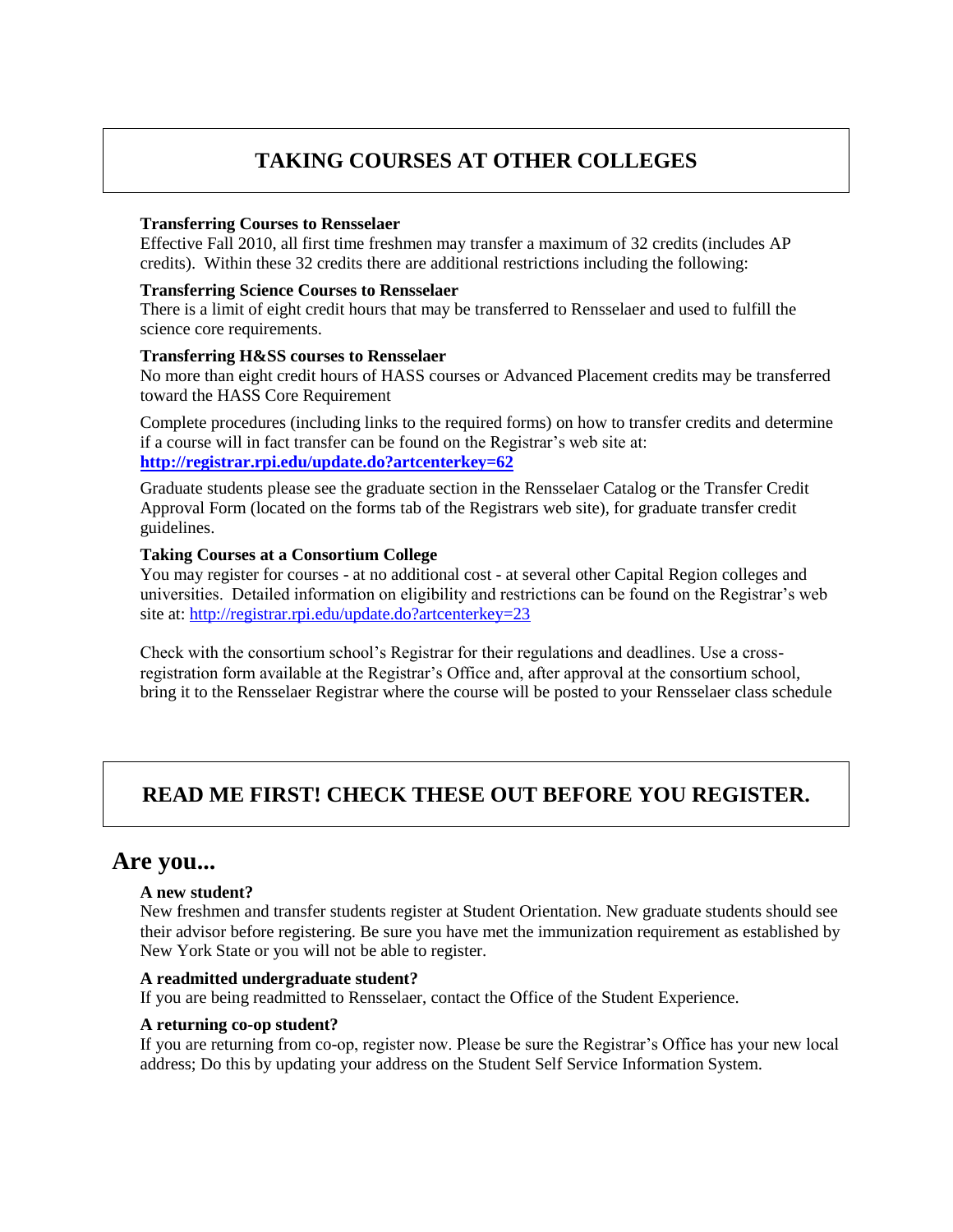#### **A part-time student (fewer than 12 credits)?**

Undergraduates may not register for fewer than 12 credits without the approval of the Director of the Advising & Learning Assistance Center. If you are on the student payroll, Federal regulations require that FICA taxes be deducted if you are not registered for at least six credit hours.

#### **A senior returning as a graduate student?**

Do not register now. You will register at the start of the term after you have met with your graduate advisor.

#### **A veteran?**

The Registrar's Office is responsible for certifying veteran-related educational benefits. Veterans or children of veterans should contact the Veterans Benefits Coordinator in the Registrar's Office as soon as possible on arriving at Rensselaer. The Coordinator will provide information needed to secure these benefits. If you change your credit hour load or withdraw from school, notify the Veterans Benefits Coordinator immediately.

#### **Attending Rensselaer from a Consortium college?**

Use a cross-registration form available at your home school. Once you have acquired the approval signatures bring the form to the Rensselaer Registrar, Academy Hall, 2000 level, between the first day of classes but before the add deadline.

# **Are you planning to register for...**

#### **Co-op?**

All registration for the Co-op Program will be accomplished by the Director of Cooperative Education in the Center for Career and Professional Development (CCPD).

#### **An Independent Study, Undergraduate Research?**

Bring the Independent study or URP form to your advisor. Fill it out together; and bring it to the Registrar's Office. You *must* register before the add deadline for the appropriate semester. Additional forms and approval signatures will be required after the add deadline.

#### **Project, Thesis/Dissertation or Practicum?**

All Project-Thesis-Dissertation & Practicum credits can now be registered for on-line! No forms needed. During the summer, you will register for Summer Session I only.

#### **Summer Administrative Registration?**

#### **(Graduate Students Only)**

If either of the following descriptions apply to you, you are eligible to register for Summer Administrative Registration, ADMN 6600 (register online through SIS).

1.) You are planning to graduate in the summer, and have fulfilled all credit requirements for your degree, and have been registered in both the previous fall and the spring semesters.

2.) You will be receiving a summer stipend for work performed as a graduate assistant, (but not graduating or taking summer course or thesis credits).

#### **An overload (more than 21 credits)?**

The Student Information System will not permit you to register for more than 21 credit hours without the approval of your academic advisor. Print an Authorization Form, take it to your advisor, and bring the signed form to the Registrar's Office. You are not registered until you submit the signed form.

#### **A graduate course and you are an undergrad?**

Undergraduate students registering for graduate courses (6000 level) must obtain prior approval from their adviser, the course instructor, and The Graduate School. The request form is available online at: http://www.rpi.edu/dept/grad/docs/grad-approval.pdf or can be accessed from the Graduate School or Registrars web sites. The Graduate School applies admission criteria set by the faculty. Students in the course without permission will be dropped. Undergraduates are not permitted to register for graduate courses on a Pass/No Credit basis.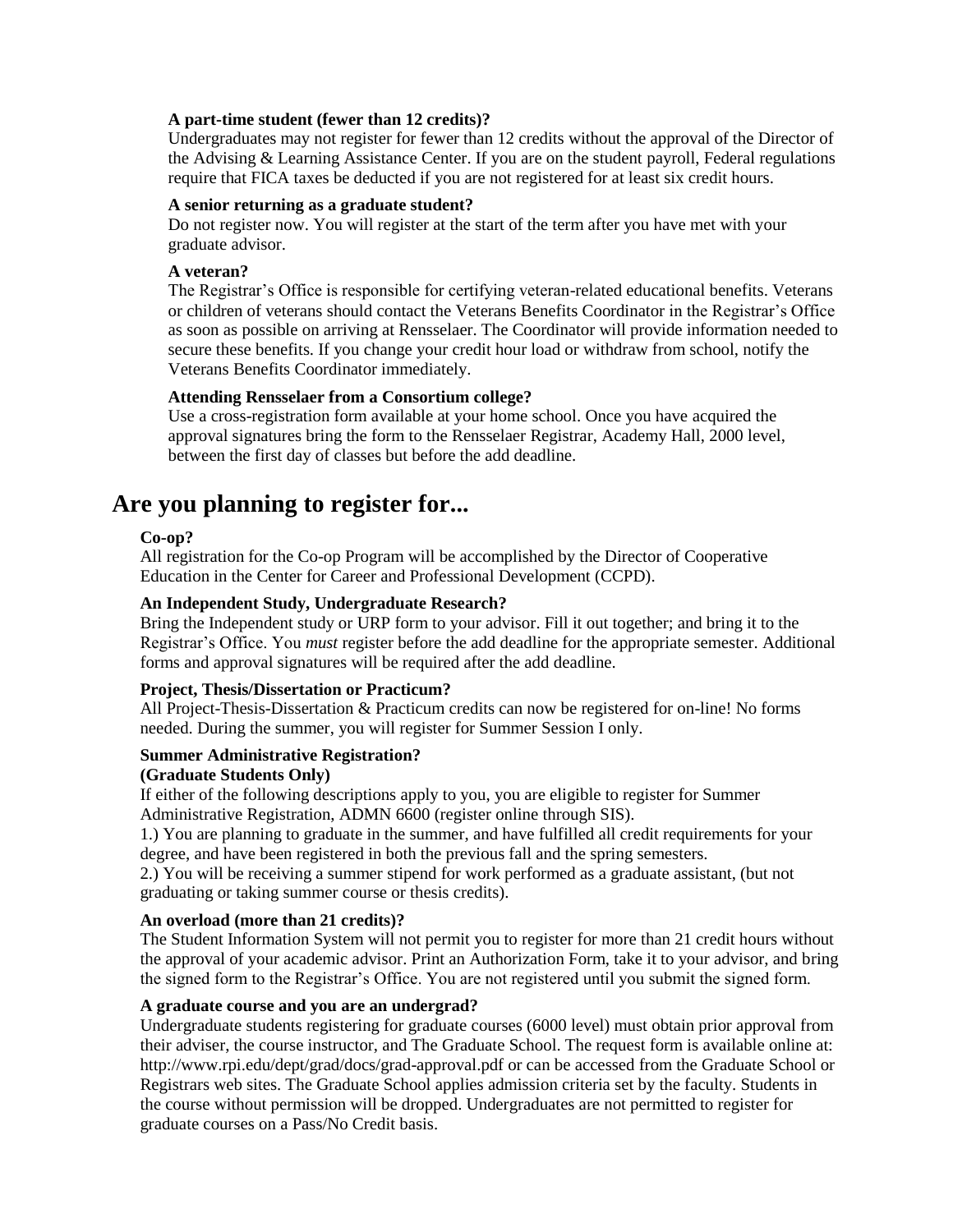#### **A course with pre-requisites?**

Students are required to meet specific pre-requisite requirements to register for specific courses. A listing of the pre-reqs can be found within course descriptions in the Rensselaer Catalog. If students do not meet the requirement, they will receive a registration error and the course will not be added to their registration. The student will need to obtain the instructor's signature on an Authorization form.

### *\*Looking for Topics Courses and New Course Descriptions? They can now be accessed through the link provided on the SIS Home Page.*

# **SOME USEFUL TIPS**

#### **HERE'S HOW THE PRIORITY SYSTEM WORKS**

Your Time Ticket opens registration for you on a specific date and at a specific hour. You can register any time after that. Students with the most earned credits are permitted first. *Your particular start time will be printed on your time ticket.*

#### **NO TICKET TIME?**

Time Tickets are e-mailed to currently registered students two weeks before registration. If you have not received, or have misplaced your time ticket, you can view the information in SIS under the Student Menu Item "Check My Registration Status".

#### **WHAT IS A CRN?**

When you register, you will select SECTIONS to build your schedule. Each section has a unique 5-digit identifier—a CRN (Course Reference Number)—that appears as the first entry for the section. You can register for a course simply by entering its CRN on the Registration Page.

#### **WANT SOME IN-PERSON HELP?**

We will be happy to assist you. Come to the Registrar's Office, 2000 level, Academy Hall, between 9:00am and 4:30pm, Monday through Friday. Make sure to bring your ID card!

#### **ABOUT YOUR PIN**

You will need a PIN number to use the Student Self Service Information System. The first time you use the system, your PIN will be your birth date in mmddyy format.

#### **ON-LINE ADVISING INFORMATION**

On the Student Self Service Information System home page (http://sis.rpi.edu), you will see buttons that will take you to the CATALOG (course descriptions, prerequisites, department requirements), the CLASS HOUR SCHEDULE, and to ADVISING INFO

# **CAPP REPORTS**

Don't forget to check out your CAPP report before meeting with your advisor in order to properly prepare for registration! Your CAPP report can be found at http://sis.rpi.edu. Any questions can be sent to [CAPP@rpi.edu.](mailto:CAPP@rpi.edu)